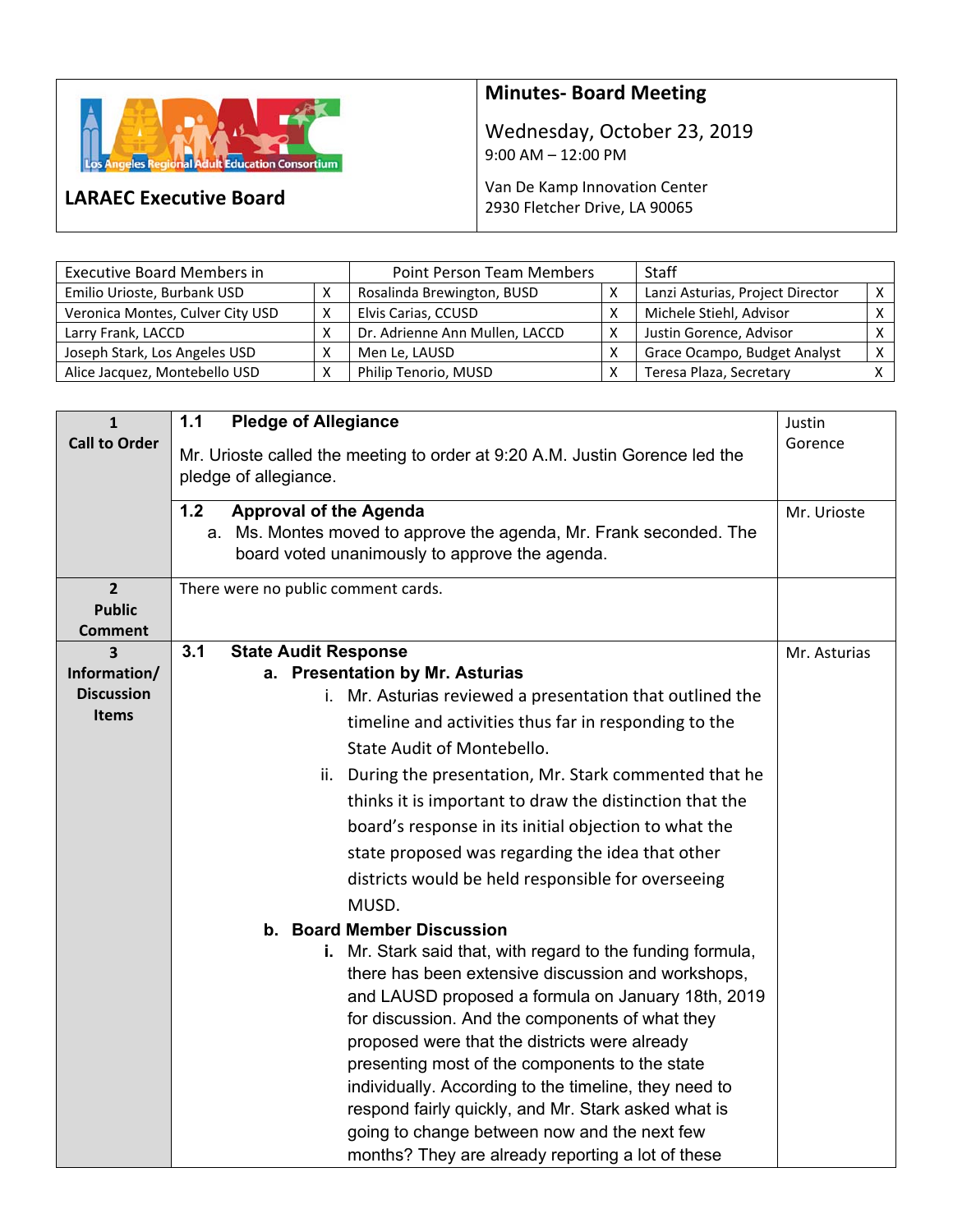elements to the state, are they saying they don't believe their own numbers, that they need new numbers? What information is the board going to need to actually engage in this work and get some kind of decision made, since the state is kind of breathing down their neck.

- ii. Mr. Urioste recalled at the time that they looked at this that there were maybe 4 or 5 different options presented. So he thinks that's the critical piece, going back and looking at those options, and he knows there were questions about them, and that would be the critical step. Mr. Urioste asked, on the slide into the future, where Mr. Asturias says that the funding formula takes effect in the 2022 school year, is he talking the 2021/2022 academic year, and Mr. Asturias confirmed that that was correct.
- iii. Mr. Frank introduced himself, and said that the last time he was involved with this current process was when they figured out the funding portion. He said he has some catching up to do. The original split was based on maintenance of effort, and since that time the only real change in the allocations is based on MUSD voluntarily giving money back at a certain point. And then they have the Vasquez and Company audit, and even though if they ask for until December 31, is that just the policy and procedure review, or the final release of the audit report? Mr. Asturias clarified that the final policies and procedures were what was due December 31. Mr. Asturias clarified that they have a completed audit by Eide Bailly which will be released on November 15th.
- iv. Ms. Montes asked about the last slide, about not wanting to hamper anyone's progress as they move forward. Mr. Asturias clarified that the implementation of a new funding formula should not happen immediately to allow for districts to react and plan appropriately.
	- 1. Ms. Jacquez added that she appreciated the visual, and the drawn-out timeline. She remembers when Dr. Miller mentioned that they have to remember social justice and serving the needs of their students. Given the timeframe, referring to Mr. Stark's question of what will change moving forward, they may have to have special meetings on the weekends to talk about it. They all know that it will affect the smaller districts, but they have to move forward in order to best serve all of their stakeholders, even if it does get messy.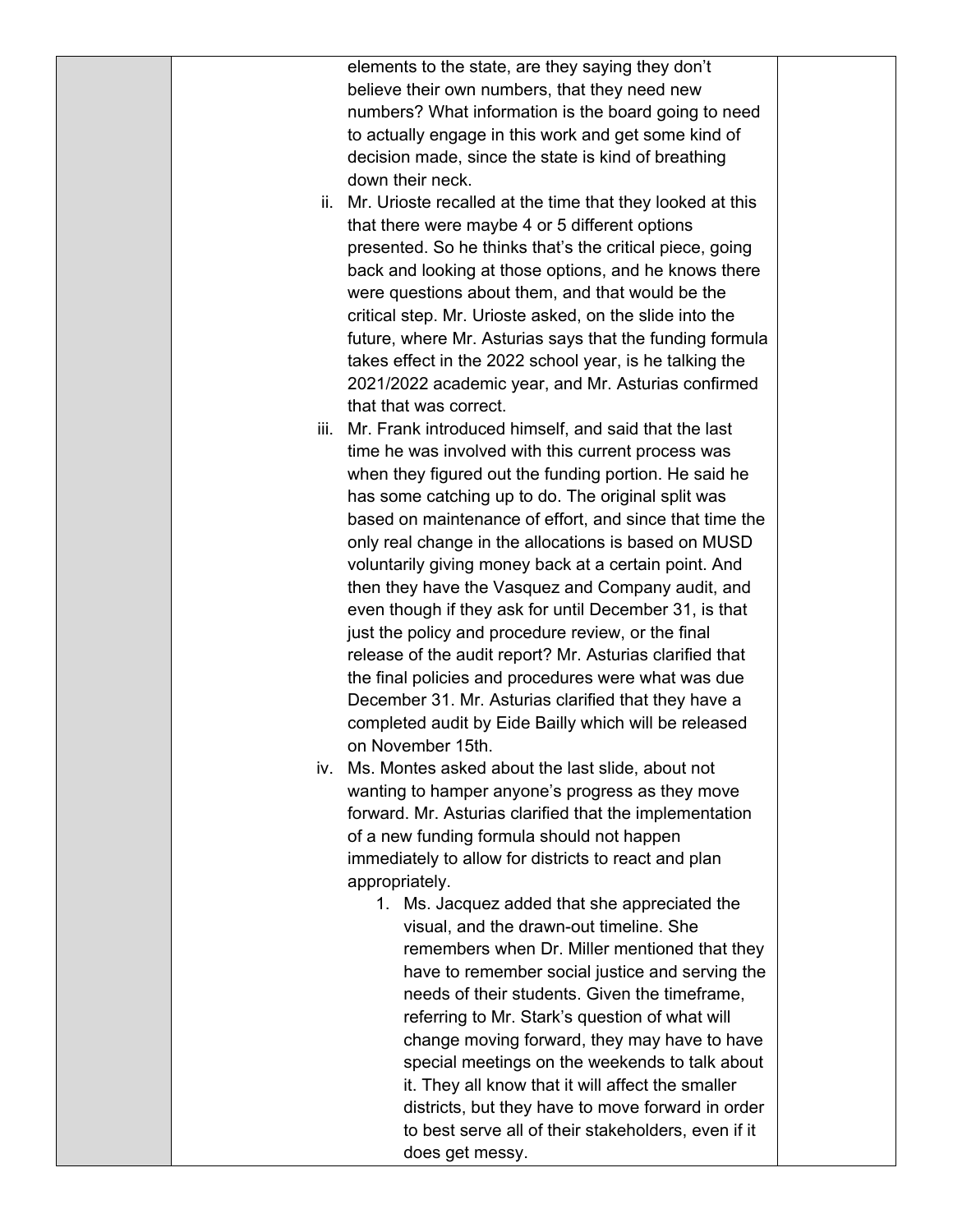| v. Mr. Urioste thanked Mr. Asturias and the LARAEC staff                                                   |  |
|------------------------------------------------------------------------------------------------------------|--|
| for putting together the timeline and presentation. He                                                     |  |
| agrees that their first point of order is to adopt bylaws                                                  |  |
| that regulate how they operate. They do not have them                                                      |  |
| right now, and they need to put them in place. Mr.                                                         |  |
| Asturias and he attended a conference in Sacramento,                                                       |  |
| and Mr. Asturias was on a panel about governance,                                                          |  |
| and each panel member's organization had bylaws. Mr.                                                       |  |
| Urioste thought that once they have bylaws, then they                                                      |  |
| can move into an orderly discussion on funding                                                             |  |
| distribution. He thinks that they should proceed with a                                                    |  |
| presentation of the report from Eides Bailly, combined                                                     |  |
| with reports from the different systems of LAUSD and                                                       |  |
| LACCD. He emphasized that what they are reporting                                                          |  |
| needs to be as clean as possible.                                                                          |  |
| vi. Ms. Montes said that it seems that there are concerns                                                  |  |
| about some of the numbers inside the system, and                                                           |  |
| thinks the point of engaging Vasquez and Co. were to                                                       |  |
| make sure they are entering things accurately into                                                         |  |
| whatever system the district uses. If the input is                                                         |  |
| consistent, the output will be consistent. Ms. Montes                                                      |  |
| added that they need to be careful to not characterize                                                     |  |
| all of their data as inaccurate.                                                                           |  |
| vii. Mr. Asturias added that on November 8 there would be                                                  |  |
| a special meeting to discuss bylaws.                                                                       |  |
| Mr. Stark asked if there was a consensus that the<br>Viii.                                                 |  |
| board was in agreement on the timeline presented. He                                                       |  |
| wanted to make sure they have an agreement moving                                                          |  |
| forward. Mr. Asturias said that if they wanted to make a                                                   |  |
| motion, they would have to wait until after they've                                                        |  |
| heard from the public. Mr. Stark said he did not want a                                                    |  |
| formal vote, but just wanted agreement to make sure                                                        |  |
| they were all on the same path moving forward. The                                                         |  |
| board members expressed agreement on the timeline.                                                         |  |
| 3.2<br><b>LARAEC Funding Formula Development</b>                                                           |  |
| a. Mr. Asturias explained that as it pertains to 3.2, the issue is, as                                     |  |
| noted on the timeline, the timeline is appropriate and realistic                                           |  |
| to meet the requirement from the state audit.                                                              |  |
| i. Mr. Stark said that Ms. Montes makes a great point                                                      |  |
| about LARAEC possibly being caught in a cyclical                                                           |  |
| mode debating which numbers they will report. His                                                          |  |
| concern with some of the auditing data and feedback is                                                     |  |
| that he hopes they are not holding themselves to a<br>standard higher than the state or federal government |  |
| are holding LARAEC to. He emphasized that everyone,                                                        |  |
| including the government, knows that they will never                                                       |  |
| get a 100% match between the data that comes from                                                          |  |
| their SIS and the data they put into TE. They probably                                                     |  |
| need to bring in an expert to inform the board on what                                                     |  |
| a reasonable data variance is. That will determine how                                                     |  |
|                                                                                                            |  |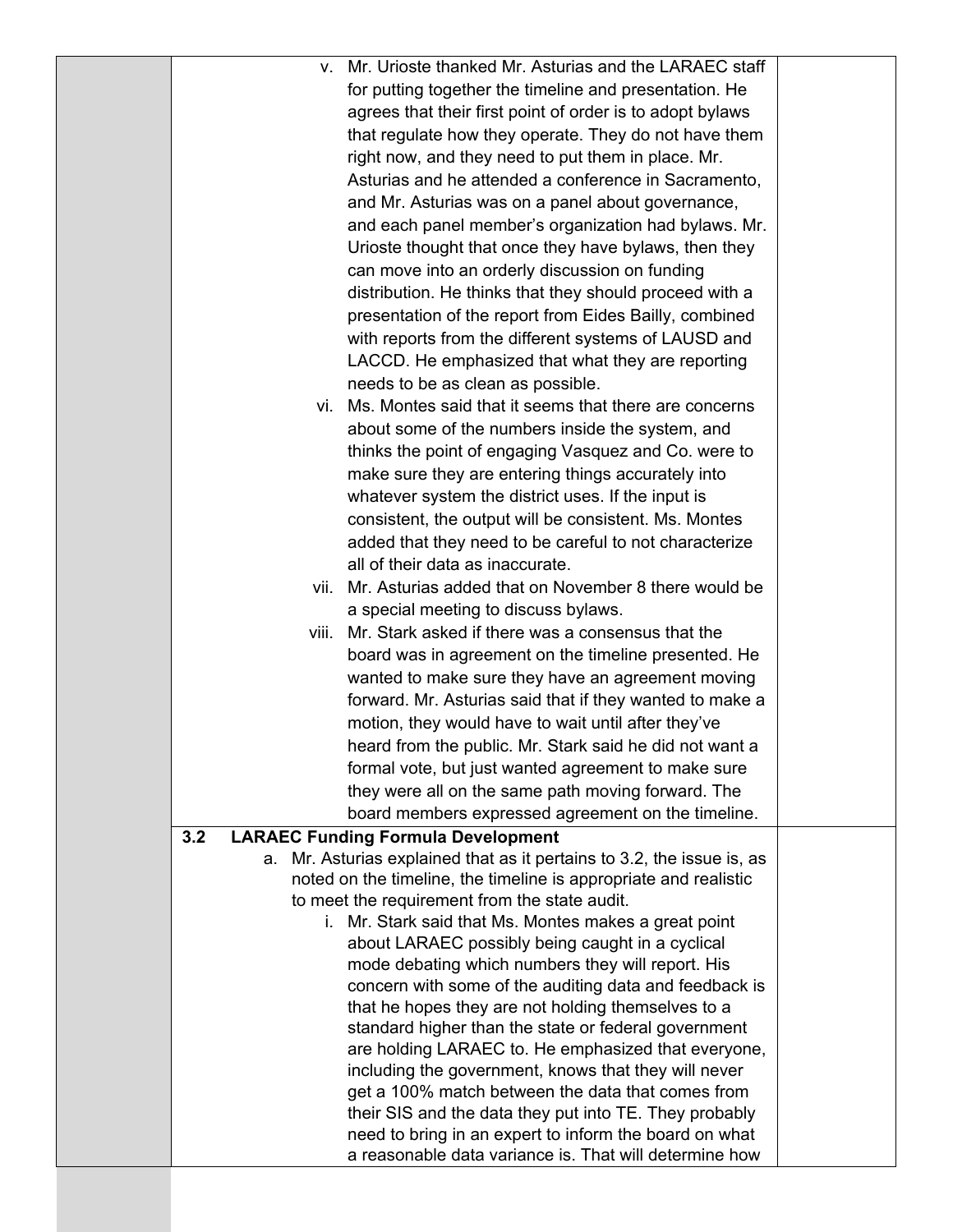|      | or if they move forward on a funding formula. He said<br>that it boils down to each of the districts saying whether      |  |
|------|--------------------------------------------------------------------------------------------------------------------------|--|
|      | or not they stand behind their data.                                                                                     |  |
|      | b. Mr. Frank wanted to say for the record that he is comfortable                                                         |  |
|      | with the timeline, and believes that they have an obligation to                                                          |  |
|      | figure out an equitable funding model.                                                                                   |  |
|      | c. Mr. Urioste agreed substantially with the comments Mr. Stark                                                          |  |
|      | made, and added that they have a responsibility to review and                                                            |  |
|      | respond to the Eide Bailly report, and address their                                                                     |  |
|      | recommendations, which he thought were valid. He                                                                         |  |
|      | emphasized that he did not think that LARAEC's data was                                                                  |  |
|      | invalid, but that they have an obligation to look at their report                                                        |  |
|      | and respond to it. After that, they can move ahead, and he                                                               |  |
|      | added that that item will be on the agenda for November 15th.                                                            |  |
|      | Mr. Asturias added that the auditor and their partner will be                                                            |  |
|      | present at the meeting to answer board questions.<br>d. Mr. Asturias clarified that the meeting was still on agenda item |  |
|      | 3.2, and with 3.2 they were trying to get a board consensus                                                              |  |
|      | that the funding formula was something that needed to be                                                                 |  |
|      | addressed, and based on the board's comments, there is a                                                                 |  |
|      | consensus.                                                                                                               |  |
| 3.3  | <b>Timeline and Consortium Impact</b>                                                                                    |  |
|      | a. Consortium impact of issues in agenda items 3.1 and 3.2                                                               |  |
| L.   | Mr. Asturias said that all of the issues raised in previous                                                              |  |
|      | agenda items impact the consortium. He thinks for everyone                                                               |  |
|      | involved, they need to know where their programs stand in                                                                |  |
|      | order to provide the most collaborative and innovative                                                                   |  |
|      | possible experience for their students.                                                                                  |  |
|      | b. Board Member Discussion                                                                                               |  |
| L.   | Ms. Montes asked to clarify the agenda items, and then                                                                   |  |
|      | asked what the next step was to develop a new LARAEC                                                                     |  |
|      | funding formula.                                                                                                         |  |
|      | a. Mr. Asturias clarified that the only thing being asked of the                                                         |  |
|      | board today involved agreeing on the timeline of implementing                                                            |  |
|      | or developing a new funding formula between December and                                                                 |  |
|      | March so they can tell the state by October 25th that during                                                             |  |
|      | this interval, they will be creating a funding formula that will go                                                      |  |
|      | into effect on July 1st, 2020, but that will go into effect in 2020,                                                     |  |
|      | 2021, and 2022.                                                                                                          |  |
| Ш.   | Mr. Stark added that these are highly charged discussions,                                                               |  |
|      | and reminded the board that when LARAEC was formed and                                                                   |  |
|      | first discussed four years ago, they were not under the Brown                                                            |  |
|      | Act, so there were a lot of closed-door discussions. He said                                                             |  |
|      | that things were different now, and that they should be                                                                  |  |
|      | different, and said that there should not be any deliberations                                                           |  |
|      | about funding formulas in any meeting that is not an open                                                                |  |
| III. | meeting with the ability for public comment.<br>Ms. Montes asked to clarify if the development of a new                  |  |
|      | funding formula would take place between December 2019                                                                   |  |
|      |                                                                                                                          |  |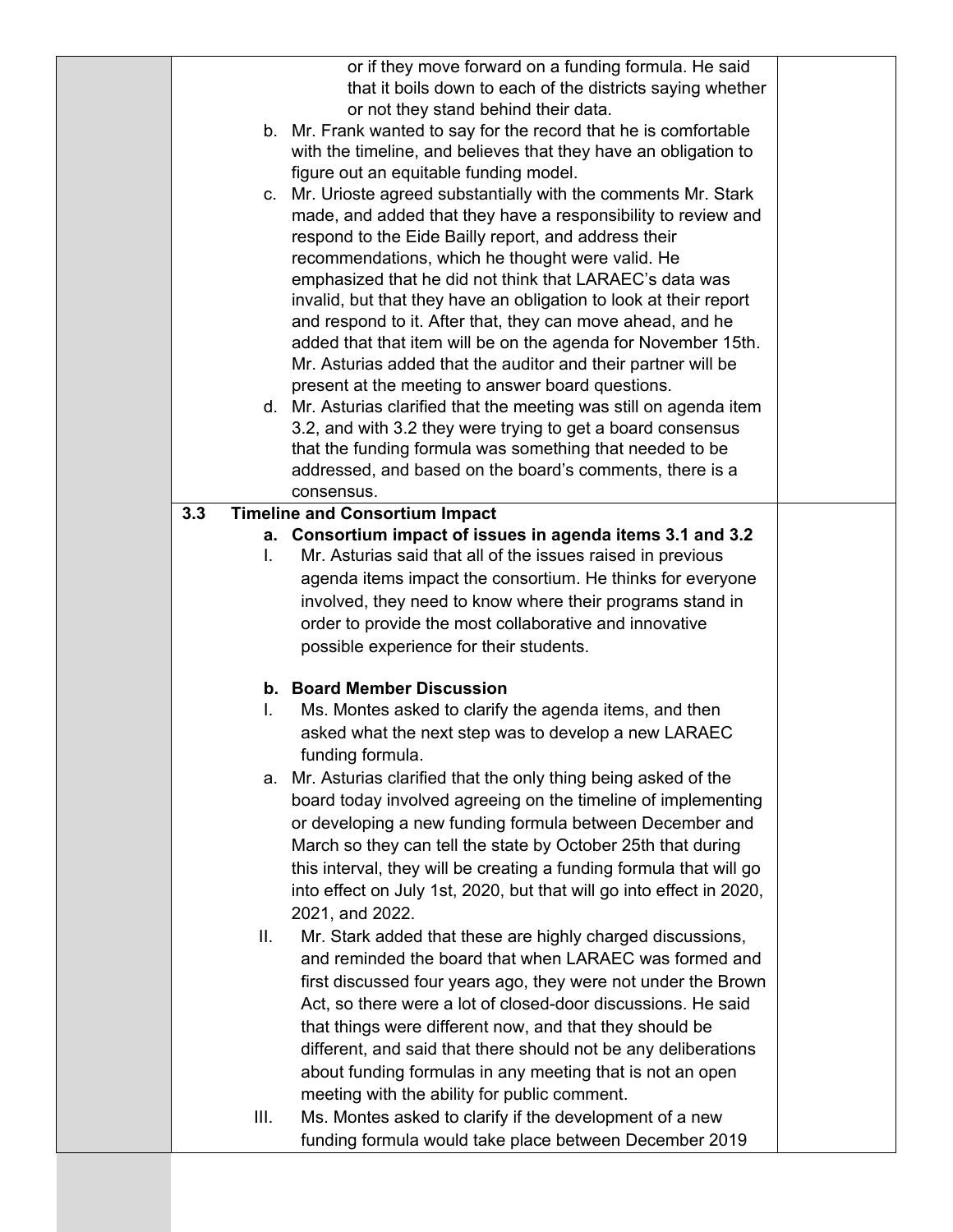and March 2020, and would be implemented not in the 2021 school year, but the 2021/2022 school year.

- a. Ms. Montes said that she was frustrated, because they had had workshops related to the funding formula last year, with a sense of urgency, and that that sense of urgency suddenly evaporated. She said that now they are going back to the same discussion with similar options, and are pushing it back another year.
- b. Mr. Stark agreed, and said that LAUSD felt the same way, which is why they put together proposals similar to what the LARAEC team had presented, in order to keep the discussion going.
	- i. He added that LAUSD has tremendous needs because of its size, but he thinks that the formula discussion should be in an open meeting, and that they have other needs that need to be brought forward to have a discussion about student equity. For example, counselors, library media professionals and Family Success Initiative classes for parents of students. LAUSD feels these are necessary, and that an authentic discussion is needed about the fact that these items cost money.
	- ii. Mr. Stark also added that they need to look at how much each district is rolling over into the next year, saying that LAUSD has programs planned that are ready to go, but just need the funding, and that LAUSD's current philosophy is that the current year's funding should serve the current year's students.
	- iii. He added that some districts have large funding carryovers, which they may be saving for a number of reasons, like capital projects. But Mr. Stark said that they are not having discussions about that issue, and to Ms. Montes' point, they have needs going on with their students right now. And the fact that so much money is carrying over is also hampering their ability to negotiate for more funding with the state. Mr. Stark said that he would like to put those issues on the table at the November 15 meeting for discussion.
- c. Mr. Urioste questioned why these issues and opinions weren't raised before. He added that the issue of bylaws is another thing that they've been kicking down the road and need to get resolved. LARAEC is the largest consortium in the state, and their situation is entirely different from the next-largest consortium, so they need to take care of these issues, or face the prospect of functioning in a state of dysfunction.
- d. Mr. Frank said that he could only comment on what his experience was four years ago when he was part of LARAEC's formation, and on what he had heard since then.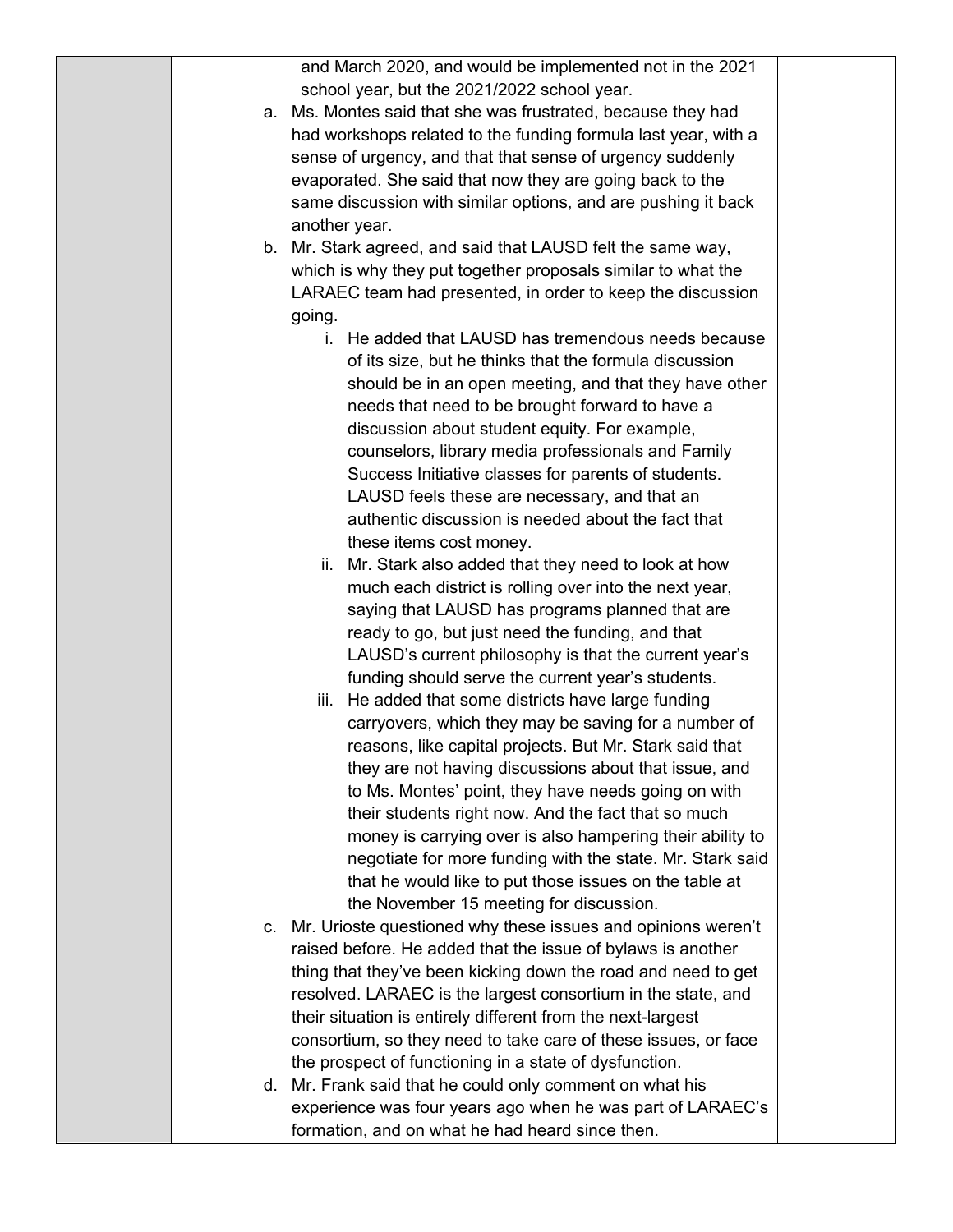|         | He said that one of the intentions of building a<br>ı.          |  |  |  |  |  |  |
|---------|-----------------------------------------------------------------|--|--|--|--|--|--|
|         | consortium was that there was this trust from the               |  |  |  |  |  |  |
|         | governor's office that they were prioritizing adult             |  |  |  |  |  |  |
|         | populations. He said that he understands the urgency,           |  |  |  |  |  |  |
|         | and that there are populations not being served, but            |  |  |  |  |  |  |
|         | that he thinks that they are doing a measured process,          |  |  |  |  |  |  |
|         | and that he would like time to process the audit.               |  |  |  |  |  |  |
|         | ii. He's not sure if there will be enough time to complete      |  |  |  |  |  |  |
|         | the entire process on November 8th, and thinks there is         |  |  |  |  |  |  |
|         | urgency, and they need to properly set up a process to          |  |  |  |  |  |  |
|         |                                                                 |  |  |  |  |  |  |
|         | avoid setting up long meetings with very little notice. He      |  |  |  |  |  |  |
|         | acknowledges that it is hard for board members to               |  |  |  |  |  |  |
|         | make meetings fit in their schedule, and that as much           |  |  |  |  |  |  |
|         | as it's frustrating to not nail down the funding allocation     |  |  |  |  |  |  |
|         | formula until next year, they are a large consortium,           |  |  |  |  |  |  |
|         | and they need to nail down their response to the audit,         |  |  |  |  |  |  |
|         | and then figure out their funding allocation formula and        |  |  |  |  |  |  |
|         | implement it.                                                   |  |  |  |  |  |  |
| е.      | Mr. Frank said that he knows the Brown Act, and that it would   |  |  |  |  |  |  |
|         | normally allow non-decision-makers to interact, and for         |  |  |  |  |  |  |
|         | organizations to work together. He said that the Point Person   |  |  |  |  |  |  |
|         | Teams need to be able to discuss. Mr. Stark agreed, and said    |  |  |  |  |  |  |
|         | that that topic would be discussed with relation to the bylaws  |  |  |  |  |  |  |
|         | and with making sure that everyone stays within their roles in  |  |  |  |  |  |  |
| LARAEC. |                                                                 |  |  |  |  |  |  |
| f.      | Ms. Jacquez asked, regarding the bylaws, if the Point Persons   |  |  |  |  |  |  |
|         | would be able to give input, and Mr. Urioste said that they     |  |  |  |  |  |  |
|         | would, since it was a workshop meeting.                         |  |  |  |  |  |  |
| g.      | Mr. Frank asked if there had already been workshops about       |  |  |  |  |  |  |
|         | the funding formula, and Mr. Asturias said that there had been  |  |  |  |  |  |  |
|         | two if not three special meetings about funding formulas, and a |  |  |  |  |  |  |
|         | workshop about roles and responsibilities in governance to      |  |  |  |  |  |  |
|         | define bylaws, and that the LARAEC office was tasked with       |  |  |  |  |  |  |
|         | developing bylaws.                                              |  |  |  |  |  |  |
|         | Mr. Frank said that he would benefit from a workshop<br>i.      |  |  |  |  |  |  |
|         | session on the development of a funding formula, but            |  |  |  |  |  |  |
|         | did not know whether the board would have the                   |  |  |  |  |  |  |
|         | patience for another funding formula workshop.                  |  |  |  |  |  |  |
|         | Mr. Stark said he would have no problem with Mr.<br>ii.         |  |  |  |  |  |  |
|         | Asturias and the LARAEC staff meeting with any board            |  |  |  |  |  |  |
|         | members who need to be updated on coming up with a              |  |  |  |  |  |  |
|         |                                                                 |  |  |  |  |  |  |
|         | new funding formula, and did not know if the entire             |  |  |  |  |  |  |
|         | board needed to be there.                                       |  |  |  |  |  |  |
|         | 1. Mr. Asturias said that the PPT and the LARAEC                |  |  |  |  |  |  |
|         | office already had two meetings about that, and                 |  |  |  |  |  |  |
|         | they did not feel that they had the authority to                |  |  |  |  |  |  |
|         | define a funding formula, or even to suggest                    |  |  |  |  |  |  |
|         | one. He believes the issue is within the purview                |  |  |  |  |  |  |
|         |                                                                 |  |  |  |  |  |  |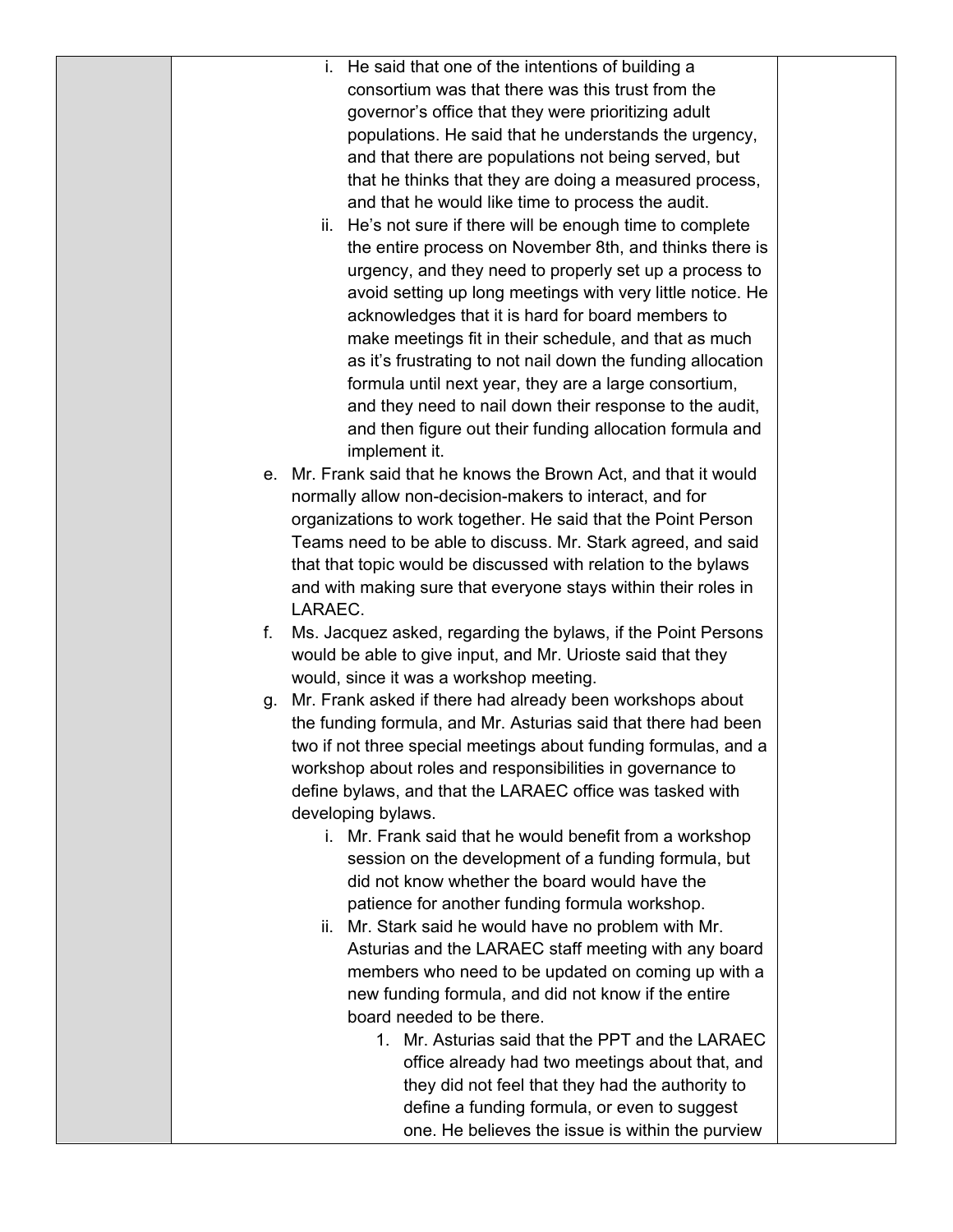of the board, and that they should get together to define it.

- 2. Mr. Stark said that he thought that Mr. Frank just wanted to be briefed on actions and events that have taken place related to the funding formula discussion, which Mr. Frank confirmed. Mr. Asturias said that the LARAEC office can do that.
- IV. Mr. Asturias directed the board to their packets, saying that they have a couple of corrections to the document they have with them, the proposed response to the state auditors.
	- a. On item 31, they have background information on the activities they've done this year to address those issues. They have had a request to add the following item to the response: on January 19, 2019, subsequent to the December 2019 special meeting workshop, LAUSD presented and discussed a funding formula proposal to the board, and no action was taken. It was determined that a special meeting was needed to discuss this matter further.
	- b. Mr. Asturias said that the request was made after they had already put the board packet together, and submitted it for the board's comment/review.
	- c. Mr. Urioste asked if copies could be made for the board members, since the request was awkward to read on the projected screen for the board members. Mr. Asturias said that they could, and Mr. Urioste asked for a five-minute recess to allow the LARAEC staff to copy it. The meeting recessed.
	- d. The meeting resumed at 10:46 AM.
	- e. Mr. Asturias said that they are looking at the second page of the document, the top item. Basically, that is a request from LAUSD for that item to be included as part of our response to the state auditors.
	- f. Mr. Urioste asked if the item was an extension of other bullet points or its own bullet point. Mr. Asturias clarified that it was an extension which indicates another activity that took place. Mr. Urioste suggested placing it above the January 2019 entry in terms of the timeline.
		- i. Mr. Frank said that there was a lack of clarity that could perhaps be cleared up in the bylaws. In general, he would feel at a disadvantage if the PPT were not allowed to discuss the funding formula. So he would say that there are no decisions being made there, but it would be a lost opportunity to disallow the PPT from having that conversation. Mr. Asturias said that he thinks the upcoming meeting dedicated to bylaws is a more appropriate forum for that discussion
		- ii. Mr. Urioste said he would reserve his comments until that bylaws meeting on November 8th. Ms. Jacquez asked if the point persons were scheduled to meet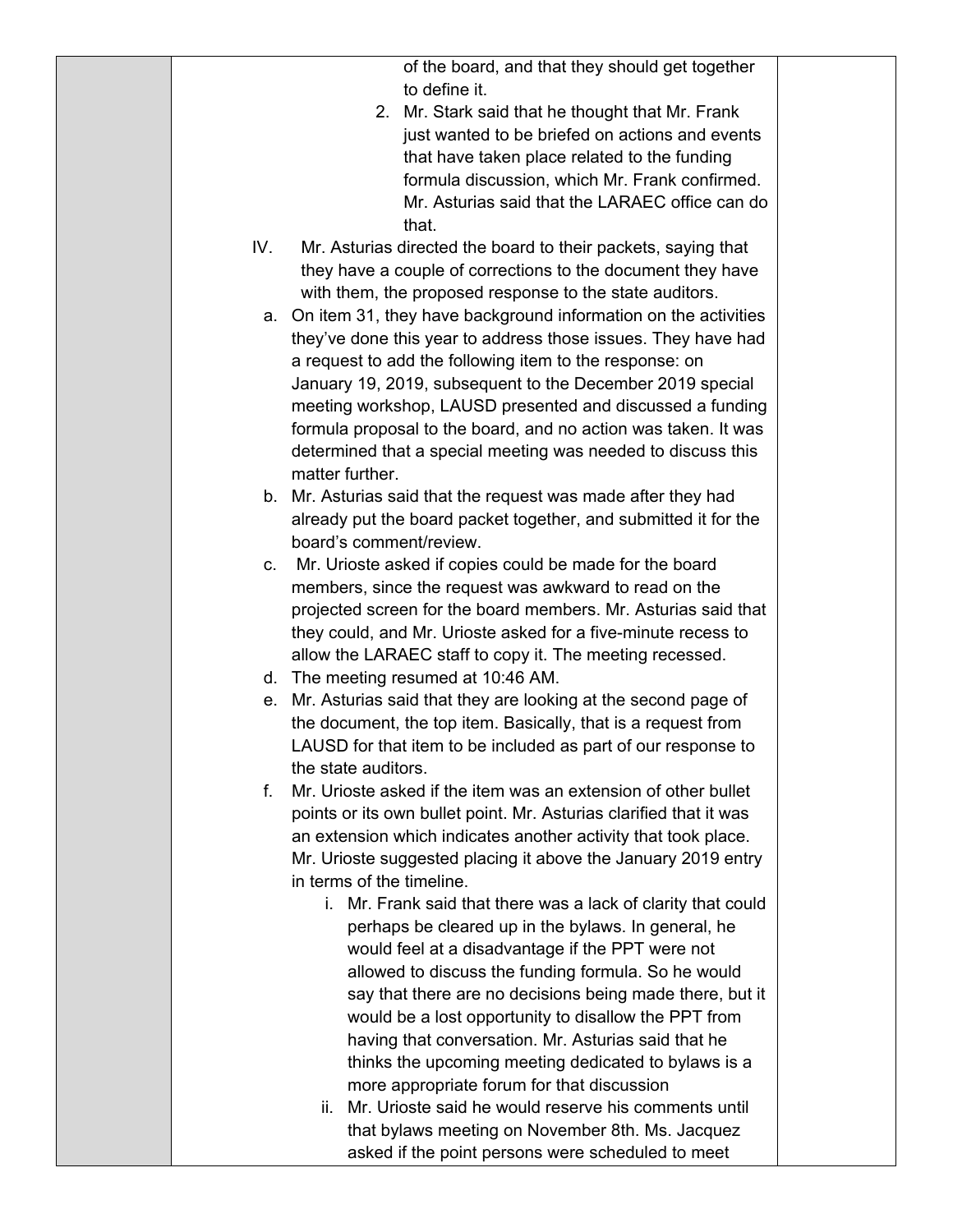before November 8th, and Mr. Asturias said they were. He clarified that they did not have bylaws currently, and that the main concern is whether LARAEC was following the Brown Act.

- iii. Mr. Frank said that he thinks Mr. Asturias clarified that the PPT can discuss bylaws at their next meeting, and they will have a further discussion at the bylaws meeting. Mr. Stark added that he thinks there needs to be a longer conversation, and wanted to make clear that he is not trying to muzzle the PPT, it's about putting guardrails and protections in place so the appropriate discussions are happening with the appropriate groups by identifying key roles and responsibilities. .
- g. Mr. Asturias said that the final item to be added to the timeline is a bullet point stating that the board will work from December to March to create and develop an allocation formula Mr. Urioste believed that is a pivotal part of the response, and that the state would at least see that there is a timeline showing that LARAEC is taking care of critical issues.
- h. Ms. Jacquez added that the bullet point referring to the LARAEC staff and PPT not having the requisite skills/knowledge to propose a funding formula should be removed. Mr. Urioste asked if the bullet point referred to what was discussed at the January meeting, and Mr. Asturias confirmed it. Mr. Urioste clarified that the item therefore could not be removed.
- i. Mr. Urioste said that any kind of response like this is not easy, and commended the LARAEC office and Mr. Asturias for putting together a thoughtful response.
- V. Mr. Asturias said that the next item was item 32, that they will receive a draft of the policies by the end of the year. THat has been adjusted since the auditors of LARAEC requested a slight reprieve. If that meets with the board approval, that covers what was discussed in the presentation, including training. He added that the bullet point proposed to be added would be sent to the board for individual approval, and they will bring the completed document for the actual ratification by the board to the November 15th meeting.
- VI. Mr. Frank had to leave the meeting.
- VII. After Public Comment in agenda item 4, Mr. Asturias asked if the board would like to motion to use the drafted response and timeline as amended, and added that the final draft would go out to the board for review before sending it to the state.
	- a. Mr. Urioste said that he found it awkward to make a motion on the draft when there was still a major component to be added. Mr. Asturias clarified that they were asking for approval to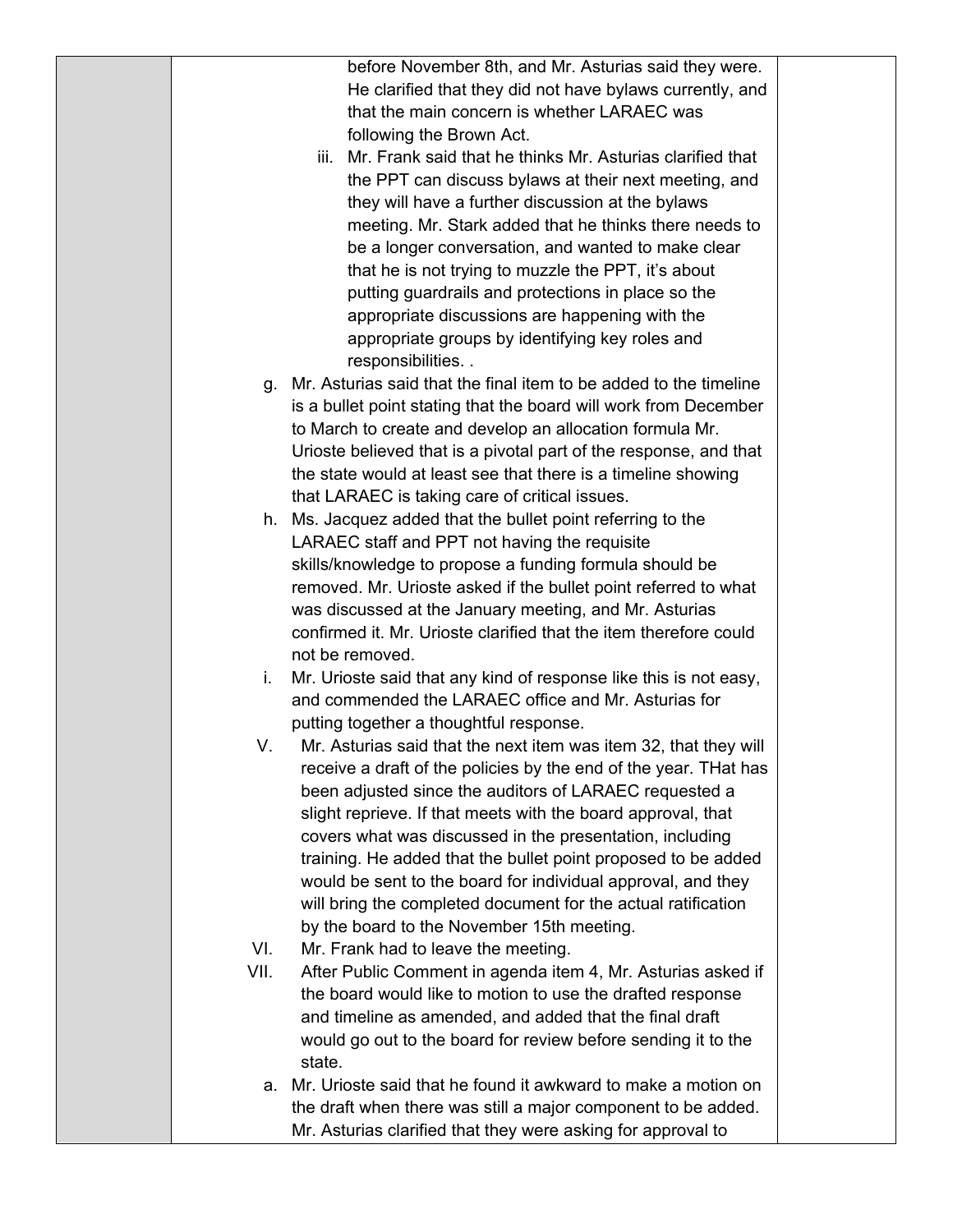|                                          | proceed and make the amendment, and to finalize this                              |  |
|------------------------------------------|-----------------------------------------------------------------------------------|--|
|                                          | response.                                                                         |  |
|                                          | b. Mr. Stark said that as he understands it, they have already                    |  |
|                                          | given him the authority to move forward as LARAEC staff, and                      |  |
|                                          | his understanding is that it would be brought back as a                           |  |
|                                          | ratification item. Mr. Asturias confirmed this.                                   |  |
|                                          | c. Mr. Urioste said that he was looking forward to Mr. Asturias'                  |  |
|                                          | email with the additional item, and said that Mr. Asturias is                     |  |
|                                          | good to go.                                                                       |  |
|                                          | Point Person Dr. Adrienne Ann Mullen commented on agenda item 3, saying           |  |
| $\overline{\mathbf{4}}$<br><b>Public</b> | that may of her issues will be addressed at the meeting on the 8th, and hopes     |  |
| <b>Comment</b>                           | that in the future when they have responses, the PPT will be able to review       |  |
|                                          | them to make sure that their statements and practices are reflected correctly.    |  |
|                                          |                                                                                   |  |
|                                          | Stakeholder Michelle Cohen from United Teachers of Los Angeles said that          |  |
|                                          | she is disappointed that Mr. Frank had to leave early, and said that she was a    |  |
|                                          | Subject Matter Expert who served on the bridges and pathways Action               |  |
|                                          | Planning Team. Today, she's having a sense of deja vu, and is here to talk        |  |
|                                          | from the perspective of labor. They need to build an adult ed system to pair      |  |
|                                          | their students with good jobs, and in order to do this, they need to settle this  |  |
|                                          | issue to secure a future with the state and insure stability. They will not be    |  |
|                                          | able to retain good adult ed teachers or recruit new, good adult ed teachers if   |  |
|                                          | they are not able to provide job security and benefits.                           |  |
|                                          |                                                                                   |  |
|                                          | Stakeholder Gina Paiz from the Slauson Occupational Center introduced             |  |
|                                          | herself as an academic advisor there. She said that their executive director      |  |
|                                          | Mr. Stark has always said that advisors and counselors change the trajectory      |  |
|                                          | of student lives, being the ones who actually sit down with the students, and     |  |
|                                          | that their district has taken a huge hit, over 70 hours of advisory counseling    |  |
|                                          | alone. When Ms. Montes was speaking about the numbers they put into the           |  |
|                                          | system, that's enrollment numbers, and her concern in writing a future            |  |
|                                          | formula is that if they don't have numbers right now, what will their data look   |  |
|                                          | like in the future when they turn in those numbers? They need advisor hours       |  |
|                                          | to sit with the students to enroll them in classes and to service the students.   |  |
|                                          |                                                                                   |  |
|                                          | Stakeholder Rocelia Beard introduced herself as principal of the LAUSD Los        |  |
|                                          | Angeles Technology Center, and said that she is proud of the work LARAEC          |  |
|                                          | has done to date. They have all invested time and effort to produce               |  |
|                                          | deliverables that form the foundation of LARAEC. Her concern is that all of       |  |
|                                          | this work was done for naught if the consortium does not resolve the issues of    |  |
|                                          | a new funding formula and new policies and procedures. She is also                |  |
|                                          | concerned that if they do not get it right, there will be a cloud over them. They |  |
|                                          | are therefore looking at the LARAEC board to complete the items by the            |  |
|                                          | deadlines in the timeline.                                                        |  |
|                                          |                                                                                   |  |
|                                          | Stakeholder Rosario Galvan from the LAUSD DACE office introduced herself,         |  |
|                                          | saying that he wanted to commend the board and their individual efforts, and      |  |
|                                          | said that as they hear words of frustration or messiness, they still turn to the  |  |
|                                          | board to figure everything out, and that they want to work with the board in      |  |
|                                          | collaboration. And he said that he and others can play an active role at          |  |
|                                          | LARAEC meetings to work to resolve the issues and bolster trust in the            |  |
|                                          | board.                                                                            |  |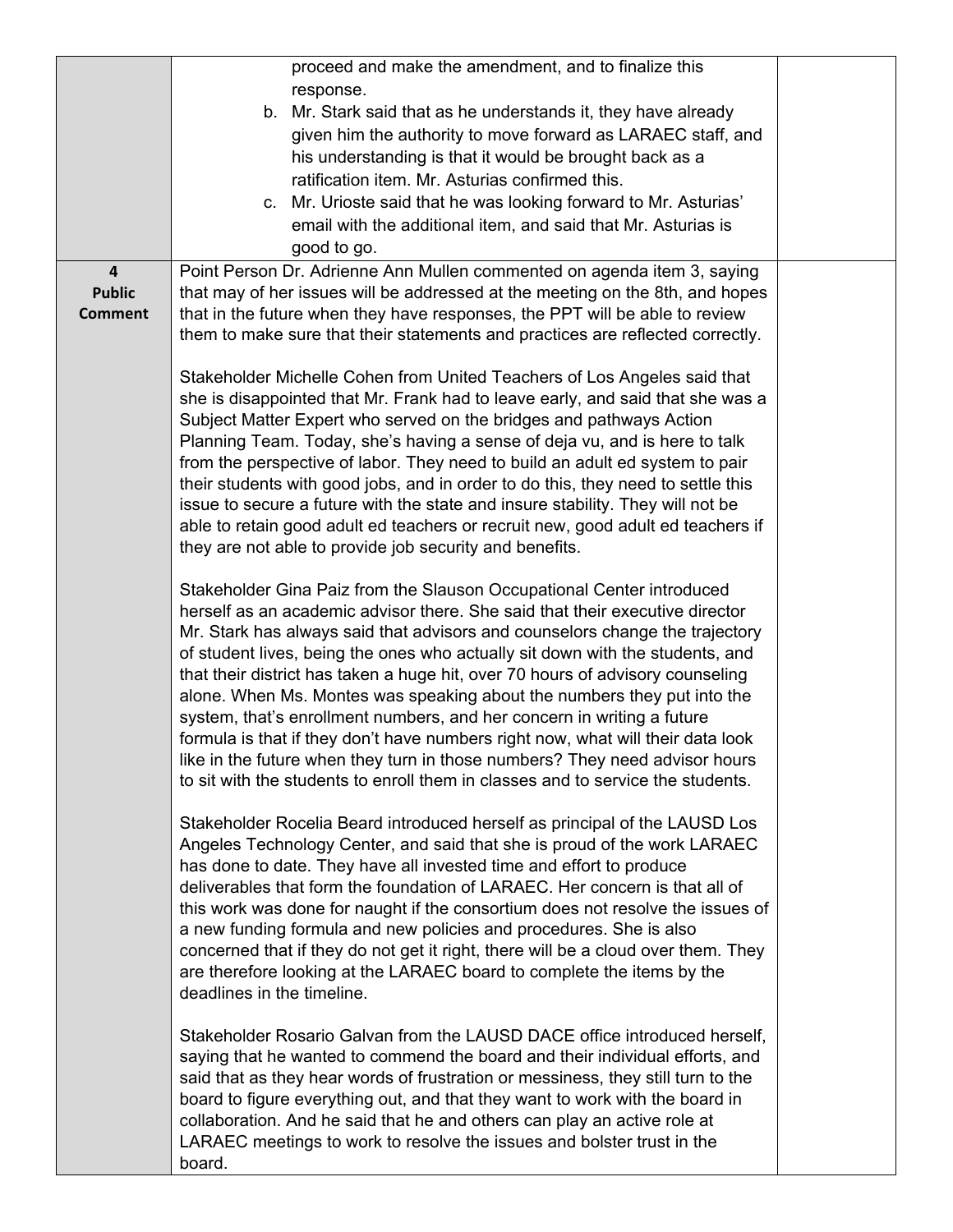|                                 | Stakeholder Bernardine Gonzalez from the Slauson Occupational Center<br>introduced herself and thanked the board for the opportunity to share<br>concerns related to the timeline and the impact of the formula. She reiterated<br>that in counseling services alone their school lost 70 hours a week of serving<br>students. Also, they have suffered cuts to the CTE and ASL programs. To<br>hear that the funding formula will not be implemented until 2021/2022, it<br>means that every principal and teacher in the room will have to make up the<br>money, and that it is stressful and unfair to have to do this time and time<br>again when there may be funding available to help support their students and<br>advisors that are trying to provide supportive services to students. |    |                                                                                                                                                                                                                                                                                                                                                                                                                                                                                                                                                    |                  |  |
|---------------------------------|-------------------------------------------------------------------------------------------------------------------------------------------------------------------------------------------------------------------------------------------------------------------------------------------------------------------------------------------------------------------------------------------------------------------------------------------------------------------------------------------------------------------------------------------------------------------------------------------------------------------------------------------------------------------------------------------------------------------------------------------------------------------------------------------------|----|----------------------------------------------------------------------------------------------------------------------------------------------------------------------------------------------------------------------------------------------------------------------------------------------------------------------------------------------------------------------------------------------------------------------------------------------------------------------------------------------------------------------------------------------------|------------------|--|
| 5                               | <b>LAUSD:</b>                                                                                                                                                                                                                                                                                                                                                                                                                                                                                                                                                                                                                                                                                                                                                                                   |    |                                                                                                                                                                                                                                                                                                                                                                                                                                                                                                                                                    |                  |  |
| <b>Board</b>                    |                                                                                                                                                                                                                                                                                                                                                                                                                                                                                                                                                                                                                                                                                                                                                                                                 |    |                                                                                                                                                                                                                                                                                                                                                                                                                                                                                                                                                    |                  |  |
| <b>Member</b><br><b>Reports</b> |                                                                                                                                                                                                                                                                                                                                                                                                                                                                                                                                                                                                                                                                                                                                                                                                 | a. | Mr. Stark thanked all the LAUSD staff who were at the<br>meeting today, and acknowledged that there is a tremendous<br>amount of activity happening at the school site and knows<br>how hard it is for them to make time in their schedule. He<br>also let people know that LAUSD will continue to push the<br>conversation around funding, and will be open and<br>transparent about what their needs are. They are not here to<br>bully anyone, but will make sure that their students' and<br>teachers' needs will be represented on the board. |                  |  |
|                                 | <b>BUSD:</b>                                                                                                                                                                                                                                                                                                                                                                                                                                                                                                                                                                                                                                                                                                                                                                                    |    |                                                                                                                                                                                                                                                                                                                                                                                                                                                                                                                                                    |                  |  |
|                                 |                                                                                                                                                                                                                                                                                                                                                                                                                                                                                                                                                                                                                                                                                                                                                                                                 |    |                                                                                                                                                                                                                                                                                                                                                                                                                                                                                                                                                    |                  |  |
|                                 |                                                                                                                                                                                                                                                                                                                                                                                                                                                                                                                                                                                                                                                                                                                                                                                                 | a. | Mr. Urioste said that BUSD was also in the middle of WASC<br>proceedings for a visit in April by the same people visiting<br>CCUSD. This Saturday, teachers will be discussing the<br>development of action plans. They will be meeting with<br>students over three Saturdays to engage them in that. On<br>October 28th, academic block 3 starts for students seeking a<br>high school diploma or high school equivalency.                                                                                                                        |                  |  |
|                                 | <b>LACCD:</b>                                                                                                                                                                                                                                                                                                                                                                                                                                                                                                                                                                                                                                                                                                                                                                                   |    |                                                                                                                                                                                                                                                                                                                                                                                                                                                                                                                                                    |                  |  |
|                                 |                                                                                                                                                                                                                                                                                                                                                                                                                                                                                                                                                                                                                                                                                                                                                                                                 |    |                                                                                                                                                                                                                                                                                                                                                                                                                                                                                                                                                    |                  |  |
|                                 |                                                                                                                                                                                                                                                                                                                                                                                                                                                                                                                                                                                                                                                                                                                                                                                                 | а. | No report.                                                                                                                                                                                                                                                                                                                                                                                                                                                                                                                                         |                  |  |
|                                 | <b>MUSD:</b>                                                                                                                                                                                                                                                                                                                                                                                                                                                                                                                                                                                                                                                                                                                                                                                    |    |                                                                                                                                                                                                                                                                                                                                                                                                                                                                                                                                                    | Ms. Jacquez      |  |
|                                 |                                                                                                                                                                                                                                                                                                                                                                                                                                                                                                                                                                                                                                                                                                                                                                                                 |    |                                                                                                                                                                                                                                                                                                                                                                                                                                                                                                                                                    |                  |  |
|                                 |                                                                                                                                                                                                                                                                                                                                                                                                                                                                                                                                                                                                                                                                                                                                                                                                 | а. | Ms. Jacquez said that they have been conducting a lot of<br>open houses and college readiness events. They have gone<br>to city fairs and done a lot of outreach, in addition to<br>gathering a consensus from their students as to what new<br>classes they would like to open or what classes they would<br>like to restructure.                                                                                                                                                                                                                 |                  |  |
|                                 | <b>CCUSD:</b>                                                                                                                                                                                                                                                                                                                                                                                                                                                                                                                                                                                                                                                                                                                                                                                   |    |                                                                                                                                                                                                                                                                                                                                                                                                                                                                                                                                                    | <b>Ms Montes</b> |  |
|                                 |                                                                                                                                                                                                                                                                                                                                                                                                                                                                                                                                                                                                                                                                                                                                                                                                 | а. | Ms. Montes said that they are in the middle of WASC self-<br>study for a visit in March or April 2020. It is one of the best<br>ways for a school to look at itself internally, and said that<br>CCUSD is committed to constantly reevaluating themselves,<br>and either validating, tweaking, or scrapping programs and<br>ideas. There will also be challenging conversations about the                                                                                                                                                          |                  |  |